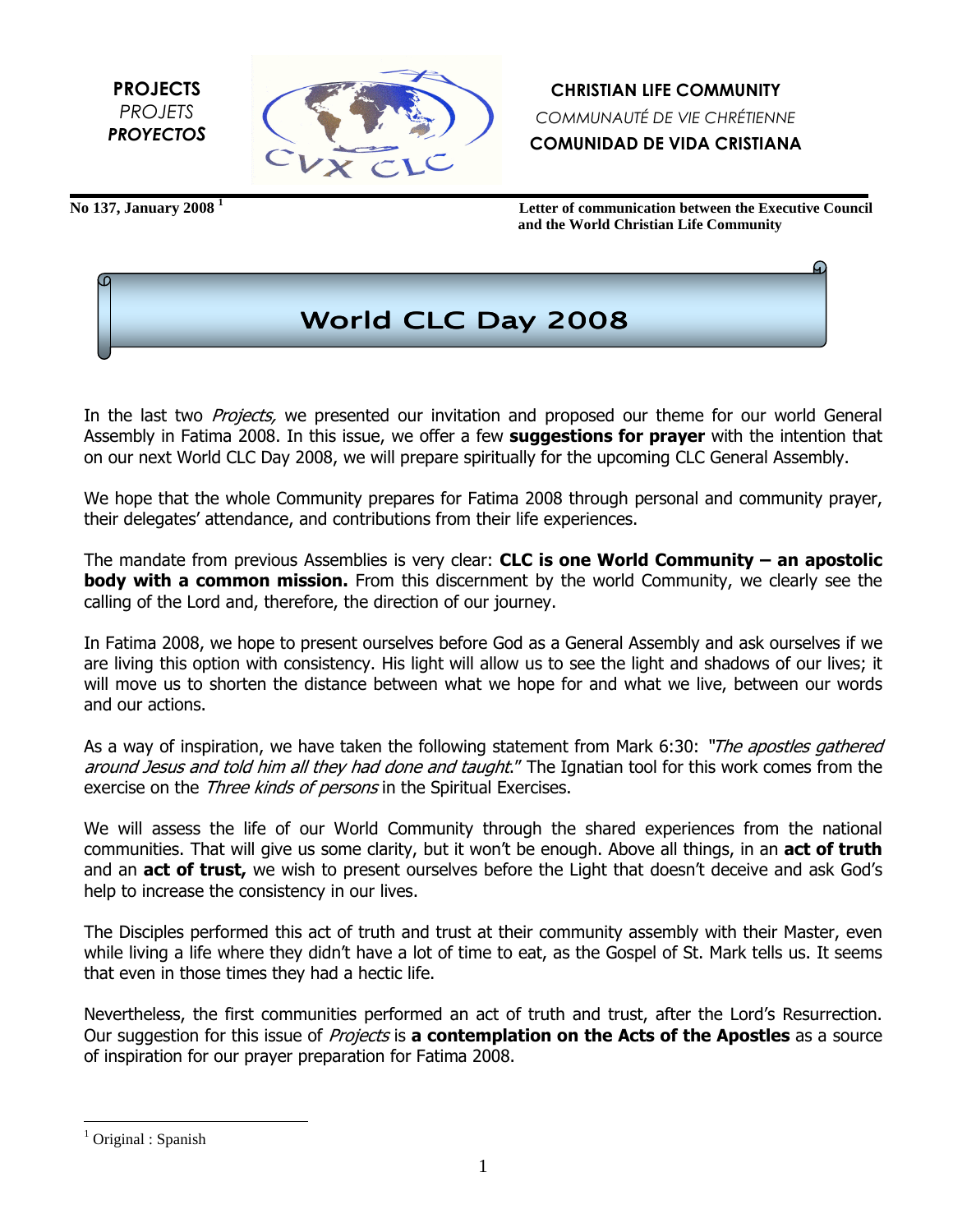The following are some of the characteristics shared by the first communities:

- The freshness of individuals who received, first-hand, the innovative news of the Gospel;
- $\triangleright$  The radicalism with which they lived and announced the news of the Gospel;
- $\triangleright$  The capacity to bring the evangelic message forth to all people;
- $\triangleright$  The questioning that their life style provoked in others;
- $\triangleright$  The capacity to attract others;
- $\triangleright$  The way they overcame conflicts that originated in the heart of their community;

 $\triangleright$  The strong experience of communion, which had a profound impact on people: "See how they love each other!"

Just as the contemplation on the life of Christ moves us to be closer to Jesus (spirituality) and to work with Him (ethics), the contemplation on the life of the early Church can also move us to feel closer to the Church (communion) and to work with Her (mission).

But we have to understand that the act of contemplation is not a mere intellectual activity. It is about involving oneself in the scene, accepting its incitement towards apostolic action.

There are many texts from the Acts of the Apostles that we could offer as examples. We offer you a selection with a few suggestions for prayer. Please feel free to choose some of the texts from the Acts of the Apostles to help enlighten our apostolic body.

## First Contemplation: The Ascension

"While he was going and they were gazing up toward heaven, suddenly two men in white robes stood by them. They said, "Men of Galilee, why do you stand looking up toward heaven?" (Acts 1: 10-11)

The ascension is a colossal apostolic act; Jesus parts from the side of a few to be accessible to all through them. Jesus leaves but the apostles remain looking up at the sky, until they are questioned by those men dressed in white.

Jesus sends us modern angels to provoke us: sceptical or at least suspicious children, co-workers that find us very far removed or too spiritual, youth who accuse us of looking excessively at heaven, society that doesn't understand and asks us, "What are you doing there?"

We would gain much by recognizing the type of angels, not demons, who question and challenge us. As faithful individuals, ecclesial community, or apostles we should not feel that we own the Gospel.

### Second Contemplation: Promise and Baptism

"But you will receive power when the Holy Spirit has come upon you; and you will be my witnesses in Jerusalem, in all Judea and Samaria, and to the ends of the earth." (Acts 1:8)

Our Christian life is a promise proven everyday. In our Christian societies, Baptism is often understood as a particular event during our early childhood; but, the great promise in *Baptism is the Holy Spirit* (Acts 1:5). In our Church, we must underscore more emphatically the promise and the desire of Baptism, which transforms us into witnesses and sets us on a spiritual journey to places unknown, even to the ends of the earth.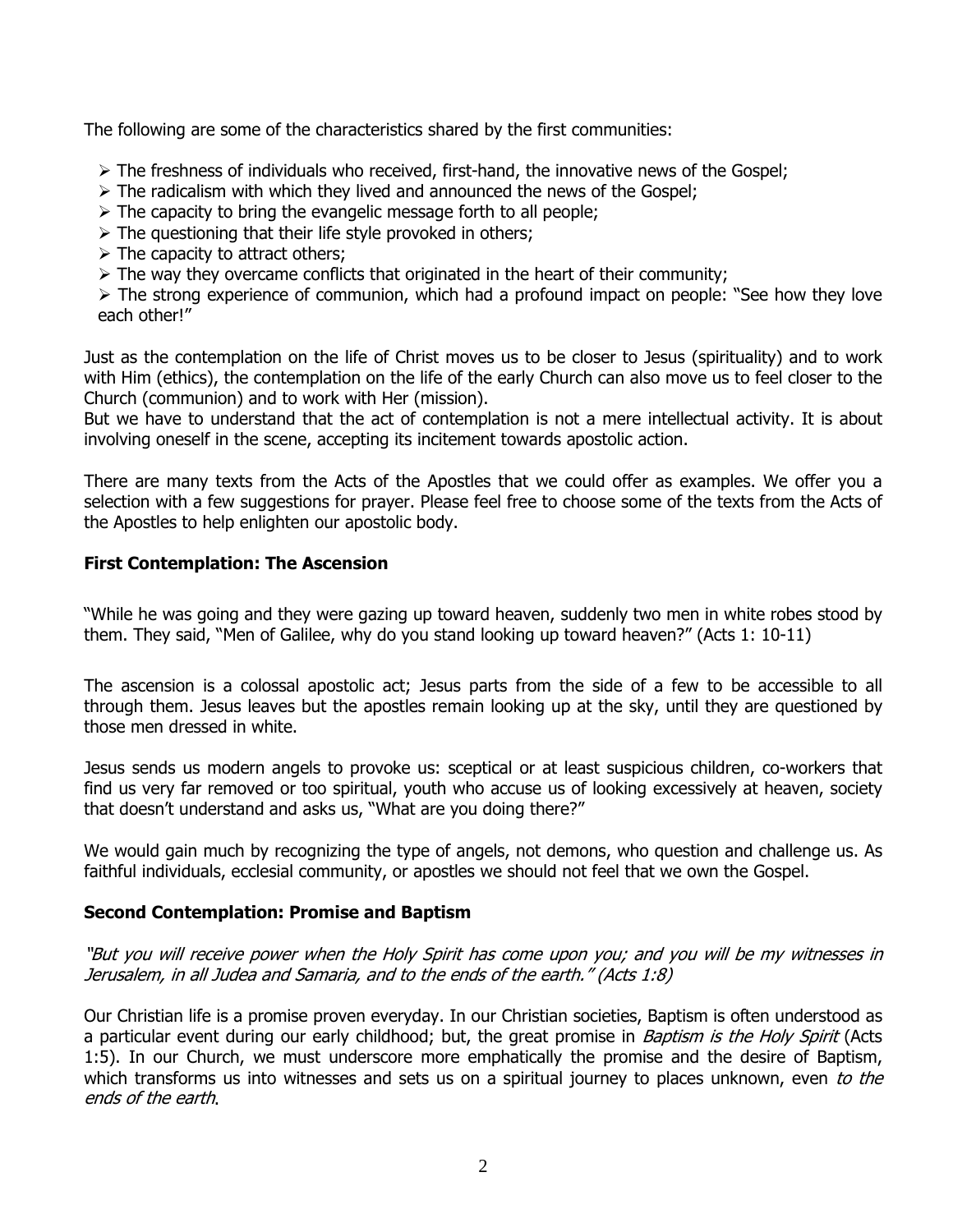It is not for us to know what the Father will do (Acts 1:7). We believe that we are baptized by the Holy Spirit, who continues to be present in and through the Sacrament of Confirmation as well as in everyday life. Our challenge as a Church is to "democratize" the Holy Spirit and to live the permanent promise.

We ask for the grace of relating to our Father as mature children, as sinful apostles who are open to His power (the Spirit), attentive to his instructions given through Jesus (discernment).

# Third Contemplation: The Choice of Matthias

"So one of the men who have accompanied us during all the time that the Lord Jesus went in and out among us, beginning from the baptism of John until the day when he was taken up from us – one of these must become a witness with us to his resurrection." (Acts 1: 21-22)

A genuine spiritual experience doesn't make us perfect. To follow Jesus until He ascended to heaven makes us eligible as apostles, that is, makes us capable of being witnesses to the resurrected Jesus. (Act 1:22)

We may sometimes experience the sense of power that comes from a God who calls us, from the human gifts granted us, from the community support we receive, from the maturity that we acquire throughout our lives. But we may also experience our modesty, frailty or confusion, which many times stops or derails us.

In the Church, we ought to help each other purify these tensions, discard false modesty, be available to be chosen foremost as Matthias was, or to remain in another role as Joseph did. The Church is in need of individuals who are available, some more visible than others, but all apostles. Let us do our utmost for the Church so that it can be said of us: "Here we have men and women that have walked with us… that know Jesus… that are available."

### Fourth Contemplation: Pentecost

"And suddenly from heaven there came a sound like the rush of a violent wind, and it filled the entire house where they were sitting." (Acts 2:2)

Pentecost is portrayed as turmoil, an irruption, a blast, a flame. The faithful, including Mary, were meeting together in the same place as was the regular practice. They felt peaceful, although in a state of anticipation. They recalled memories, praised and recognized the signs and promises.

But with Pentecost, the calm was over. The Spirit was publicly disclosed and sent them to encounter others. A question arose: "*What does this mean?"* (Acts 2:12)

Today, we need to emphasize the provocative and amazing quality of the Holy Spirit, and the multilingual quality of the apostles that enabled them to carry their message to different peoples. The text doesn't tell us that all of them remained speaking the same language, but that all could hear the apostles speaking in their own tongues (Acts 2:6; Acts 2:11).

If the Church wishes to be multilingual, it is crucial to develop a "theology of conversation," and not just an academic or magisterial theology. In this area, we, the laity, have a special contribution to make, since in general terms we are multilingual. We speak the language of faith and of the Spirit, as well as the language of science, money, family, sex, work and politics. We need a strong driving wind, a loud blast!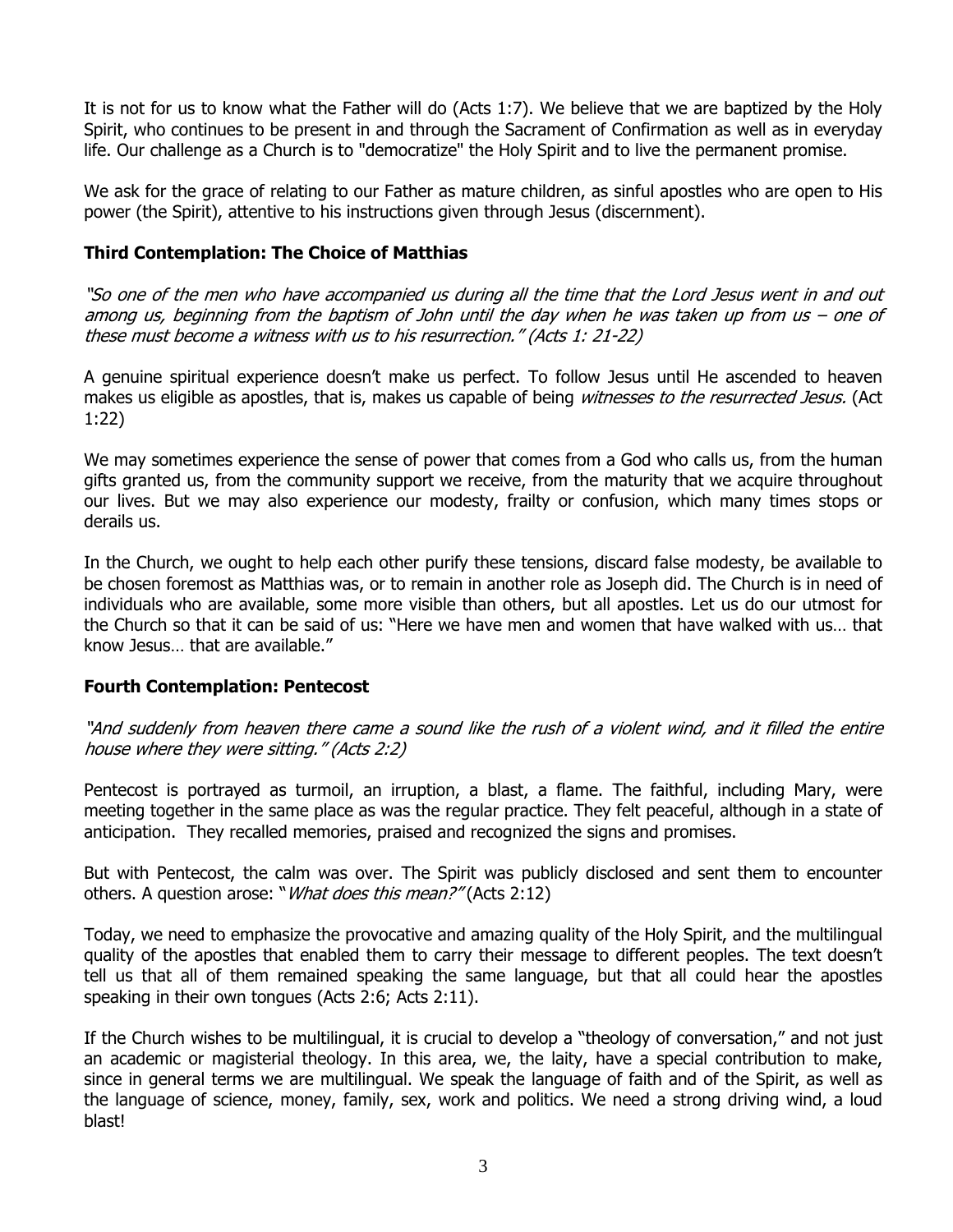# Fifth Contemplation: Peter's Speech

"This Jesus whom you crucified… God has made him both Lord and Messiah…. Brothers what should we do?" (Acts 2:23, 36, 37)

In the Church, we experience continuous interaction. Sometimes we will need to have Peter's assertiveness, speaking clearly, in a firm and challenging tone. This assertiveness comes from the gifts that we ask God for. We are the carriers and recipients of a message that permits us to explain "*what is* happening here". (Acts 2,13)

Peter's assertiveness isn't always limited to the Bishop, just as having a listening disposition isn't always associated with the laity. Peter's question, "What are we to do?" calls us all to permanent collaboration and discernment. With Peter, we believe what was spoken by the prophet Joel: "...I will pour out my spirit upon all flesh, and your sons and your daughters shall prophesy, and your young men shall see visions, and your old men shall dream dreams". (Acts 2:16-18)

## Sixth Contemplation: Cure of a Crippled Beggar

"I have no silver or gold, but what I do have I give you; in the name of Jesus Christ of Nazareth, stand up and walk." (Acts 3:6)

We live in a world where results are very important. We are asked to respond to many demands both inside and outside of the Church. Many times, we experience the lack of means and the precariousness of our resources.

"What I do have - I give you", we'd like to say. What we do have is experience, formation, a sense of mission, clarity for seeing and projecting, and organizational skills.

We also have inconsistencies and limitations, weaknesses and inadequacies, similar to Peter. But the power of Jesus Christ can be present in us and, in fact, many times we are the humble agents of miracles. The early Church had few material resources, but they compensated with a great sense of solidarity and common responsibility. Above all, the Church was empowered by the Spirit and with the certainty of wanting to act "in the name of Jesus Christ".

We have abundant gifts that are not always used or shown. The cripple who was able to jump in front of all others showed what he had received.

### Seventh Contemplation: Material Goods

### "…did it not remain your own?... How is it that you have contrived this deed in your heart?" (Acts 5:4)

The communion of mind and soul ran so deep in the community that there were no people in need. There were cases of extreme generosity, such as the case of Joseph of Cyprus, who sold his property to give it all to the apostles.

It is in this context, that the sin of Ananias and Sapphira is presented: deceiving the community, lying to the Holy Spirit, making themselves recipients of privileges. In a later episode, money is also presented as opposite to the Holy Spirit and salvation. "May your silver perish with you, because you thought you could obtain God's gift with money!" (Acts 8:20) Peter said to Simon, who wanted to buy the power of the Spirit for himself.